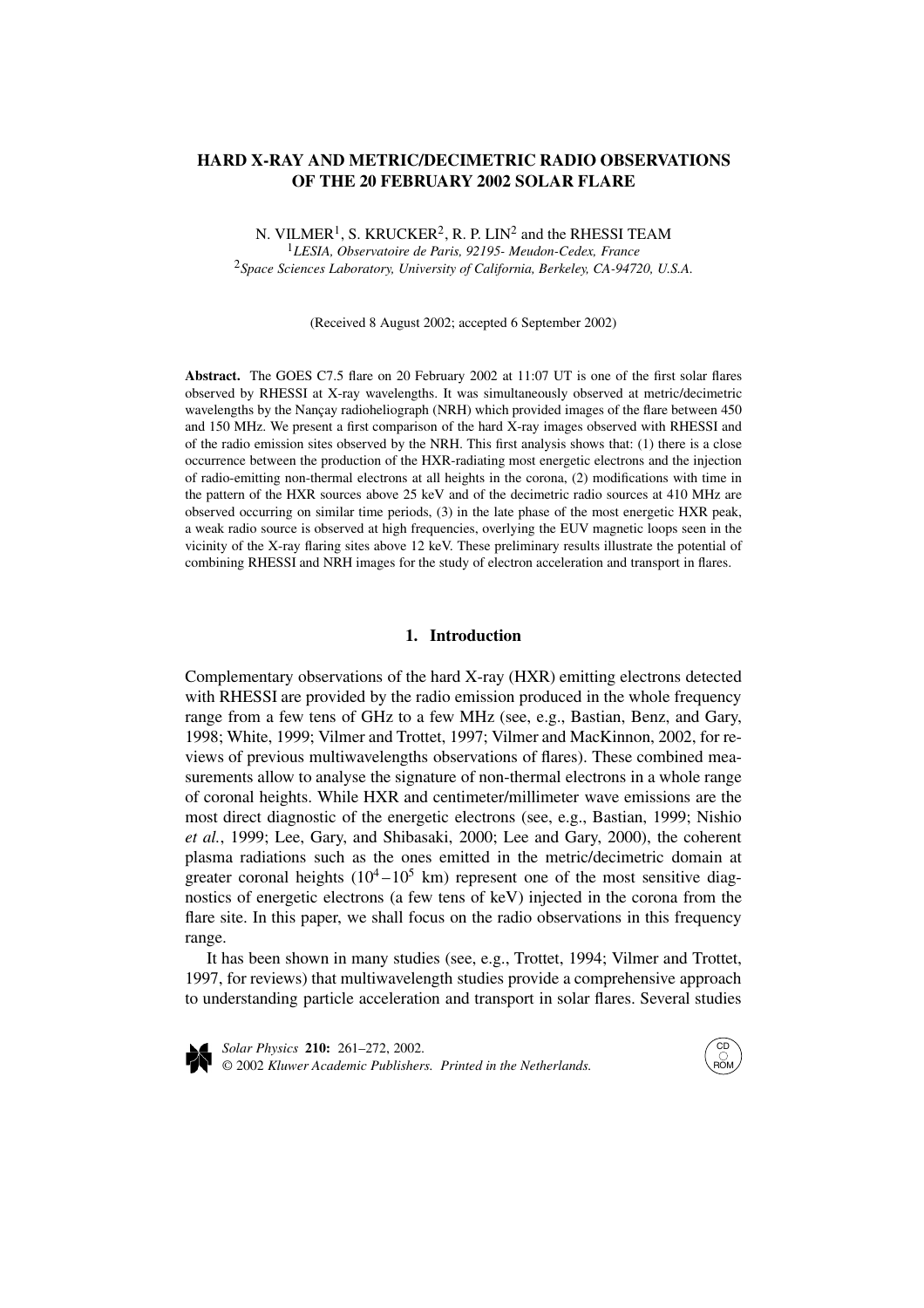have been previously performed combining hard X-ray/*γ* -ray spectral measurements with metric/decimetric radio imaging observations (e.g., Raoult *et al.*, 1985; Chupp *et al.*, 1993; Trottet *et al.*, 1994, 1998). They indicate that HXR and radio emissions arise from electrons produced in a common acceleration site and injected respectively in low-height magnetic structures where they produce X-rays and in larger scale, higher magnetic features where they emit decimetric and metric radiations. Many of these observations have also shown that in the course of the flare various large scale coronal structures are successively and/or simultaneously the sites of non-thermal electron radiation. The spectral characteristics of the flare energetic electrons as deduced from HXR observations evolve with time in close temporal association of the 'activation' of these large-scale magnetic structures in which radio emission is produced (Raoult *et al.*, 1985; Chupp *et al.*, 1993; Trottet *et al.*, 1994, 1998; Raulin *et al.*, 2000). It was thus suggested that the electron spectral variability may be linked to the magnetic configuration in which particles are produced. Such variations of HXR emitting electron spectra are also found to correspond to stepwise changes of metric/decimetric spectra (e.g., Trottet *et al.*, 1998). All these previous studies had been performed for flares for which there were either no HXR images or no 2D radio images in the decimetric/metric domains. Such a combination of HXR and radio 2D images was used so far only for the analysis of narrowband decimetric spikes (Benz, Saint-Hilaire, and Vilmer, 2002). The evolution with time of the associated HXR and radio emitting sites was however not investigated. Further probing the link between spectral and spatial variability at all scales is thus a major topic for HXR and possibly *γ* -ray imaging observations from RHESSI in combination with spatially and spectrally resolved observations in the whole radio domain.

In this paper, we present a first comparison of spatially resolved HXR and decimetric observations obtained for one of the first flares observed with RHESSI and we investigate the evolution in time and space of the pattern of small and large scale magnetic structures traced by the energetic electrons.

#### **2. Instrumentation**

The HXR and decimetric observations were obtained respectively by the RHESSI instrument (Lin *et al.*, 2002) and by the Nançay radioheliograph (Kerdraon and Delouis, 1996). At the time of the observations, the RHESSI instrument was operated with the thin shutters in front of the detectors thus cutting out the lowest energy photons (from ∼ 3 to ∼ 6 keV). The 2D imaging radioheliograph in Nançay provided observations at 432 MHz, 410 MHz, 327 MHz, 236 MHz, and 164 MHz. In the present study, only the highest frequency images are shown.

The radio spectra in the  $150-550$  MHz frequency range and in the  $1-14$  MHz range were obtained respectively by the *Phoenix-2* spectrometer operated by the ETH Zürich (Messmer, Benz, and Monstein, 1999) and by the WAVES experiment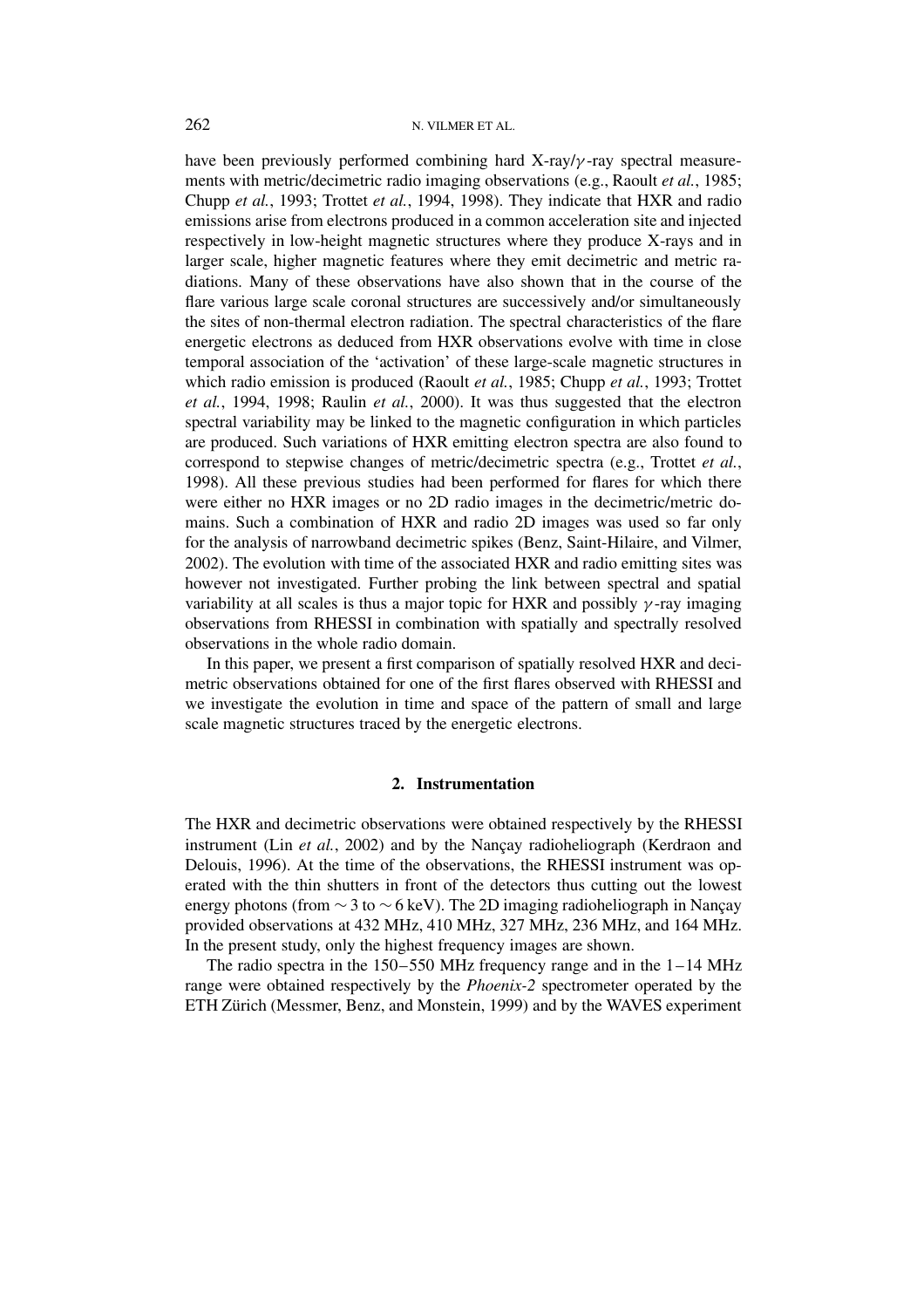aboard the WIND spacecraft (Bougeret *et al.*, 1995). EUV images provided at 195 Å by the Extreme Ultraviolet Imaging Telescope (EIT) aboard SOHO (Delaboudinière *et al.*, 1995) are also used to provide complementary information on the context in which the flare occurred.

## **3. Observations**

## 3.1. TEMPORAL EVOLUTION OF THE FLARE AT X-RAY AND METRIC/DECIMETRIC WAVELENGTHS

The 20 February 2002 GOES C7.5 flare at 11:07 UT occurred in NOAA region 9825 (N16 W80). It is one of the first solar flares observed by RHESSI at X-ray wavelengths. The flare was seen from the HXR domain (up to around 100 keV) down to the hectometric radio domain. It was indeed simultaneously observed at metric/decimetric wavelengths by the Nançay radioheliograph (NRH) which provided images at five frequencies between 450 and 150 MHz and by the Phoenix-2 spectrometer which provided spectra in the same frequency domain. The WAVES experiment aboard the WIND spacecraft provided observations of the radio emission in the 1–14 MHz bands from electron beams injected in the high corona in association with the flare.

Figure 1 shows the time evolution of the counts (not background subtracted) in 4 energy bands  $(6-12, 12-24, 24-50, 50-100 \text{ keV})$  and of the X-ray spectrograms (background subtracted) from  $\sim$  3 keV to  $\sim$  200 keV measured by RHESSI, together with the radio spectrum observed by *Phoenix-2* in the 150–550 MHz frequency range, the time evolution of the radio flux density at 164 MHz, 236 MHz, 327 MHZ, 408 MHZ , 432 MHz measured with the NRH and the radio spectrum from WIND/WAVES in the 1–14 MHz band.

For these observations thin shutters were placed in front of the RHESSI detectors leading to a decrease in the efficiency for measuring the lowest energy photons. Above 6 keV, the flare started at ∼ 11:04 UT and lasted until after 11:15 UT (Figure 1). The X-ray emission observed with RHESSI extends to energies of  $\sim$  100 keV during a shorter time interval during the flare ( $\sim$  40 s around 11:06:20 UT). Although weak radio decimetric/metric emission is observed in the early phase of the flare (i.e., from the start of the X-ray emission in the 10 keV range), there is shortly after 11:06 UT a simultaneous sudden and strong increase of the HXR emission observed up to 100 keV and of the metric/decimetric radio flux. At this time, the radio emission is clearly seen in the metric/decimetric domain starting with groups of fast frequency drifting bursts. Although intense meter wavelength emission is observed, the emission at decimeter wavelengths (i.e., around 300 to 400 MHz) consists of fainter bursts of short bandwidth (see Figure 1). The simultaneous start of intense HXR and metric radio emissions is consistent with the results of previous studies (e.g., Benz *et al.*, 1983; Raoult *et al.*,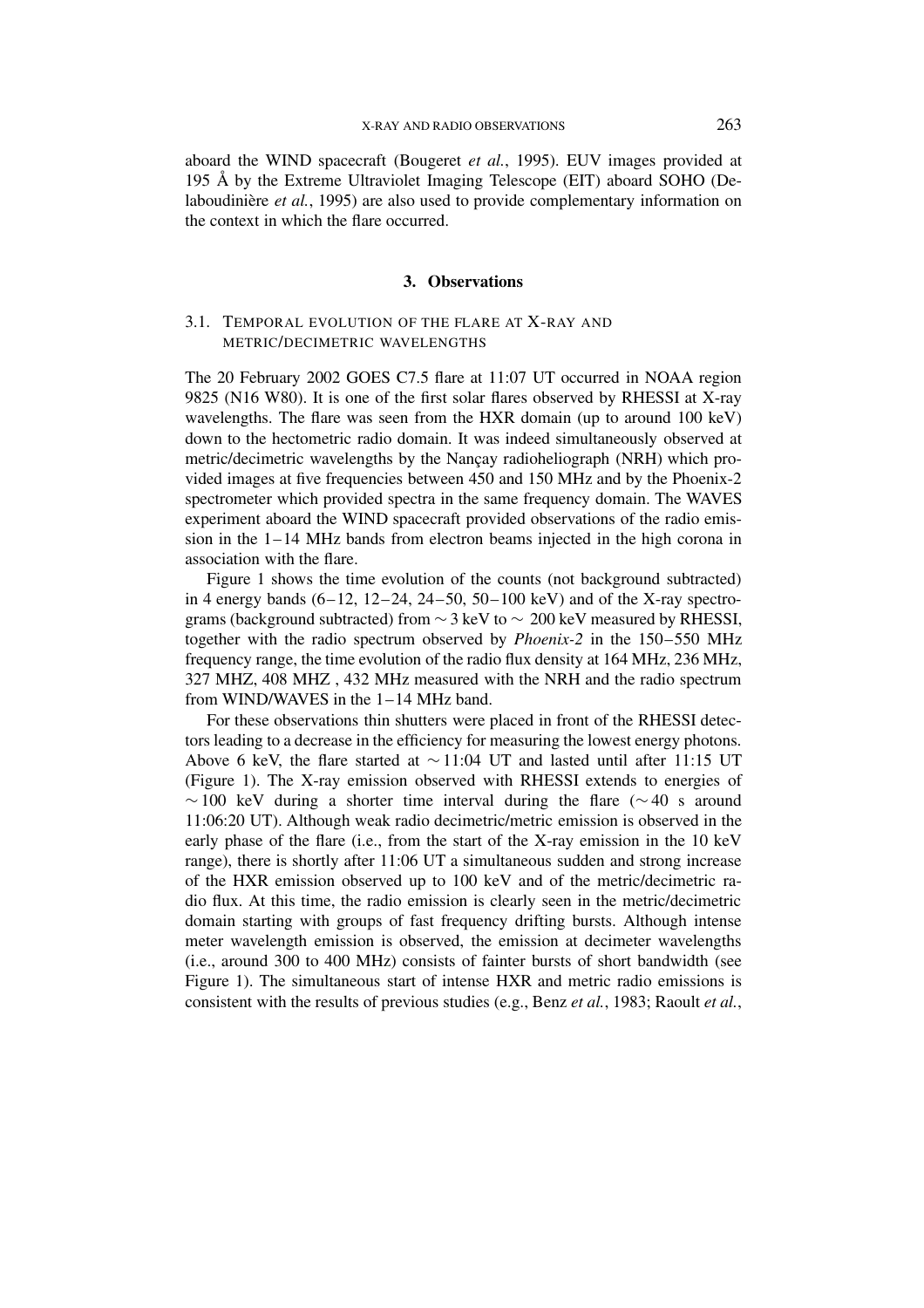

*Figure 1. Top to bottom*: time evolution of the X-ray RHESSI counts accumulated over 1 s in 4 energy channels between 6 keV and 100 keV (the background is not subtracted); RHESSI X-ray spectrogram showing the evolution with time and photon energy of the X-ray emission; decimetric/metric radio spectrum observed between 550 MHz and 150 MHz by *Phoenix-2* (ETH Zürich); decimetric/metric radio flux observed at 5 frequencies (integration time of 4 s) by the Nançay radioheliograph (NRH). The observed fluxes are respectively divided by: 1 (164 MHz), 5 (236 MHZ), 15 (327 MHz), 75 (410 MHz) and 150 (432 MHz); hectometric radio emission observed by the WIND/WAVES experiment. For color versions of this and other figures, see the CD-ROM.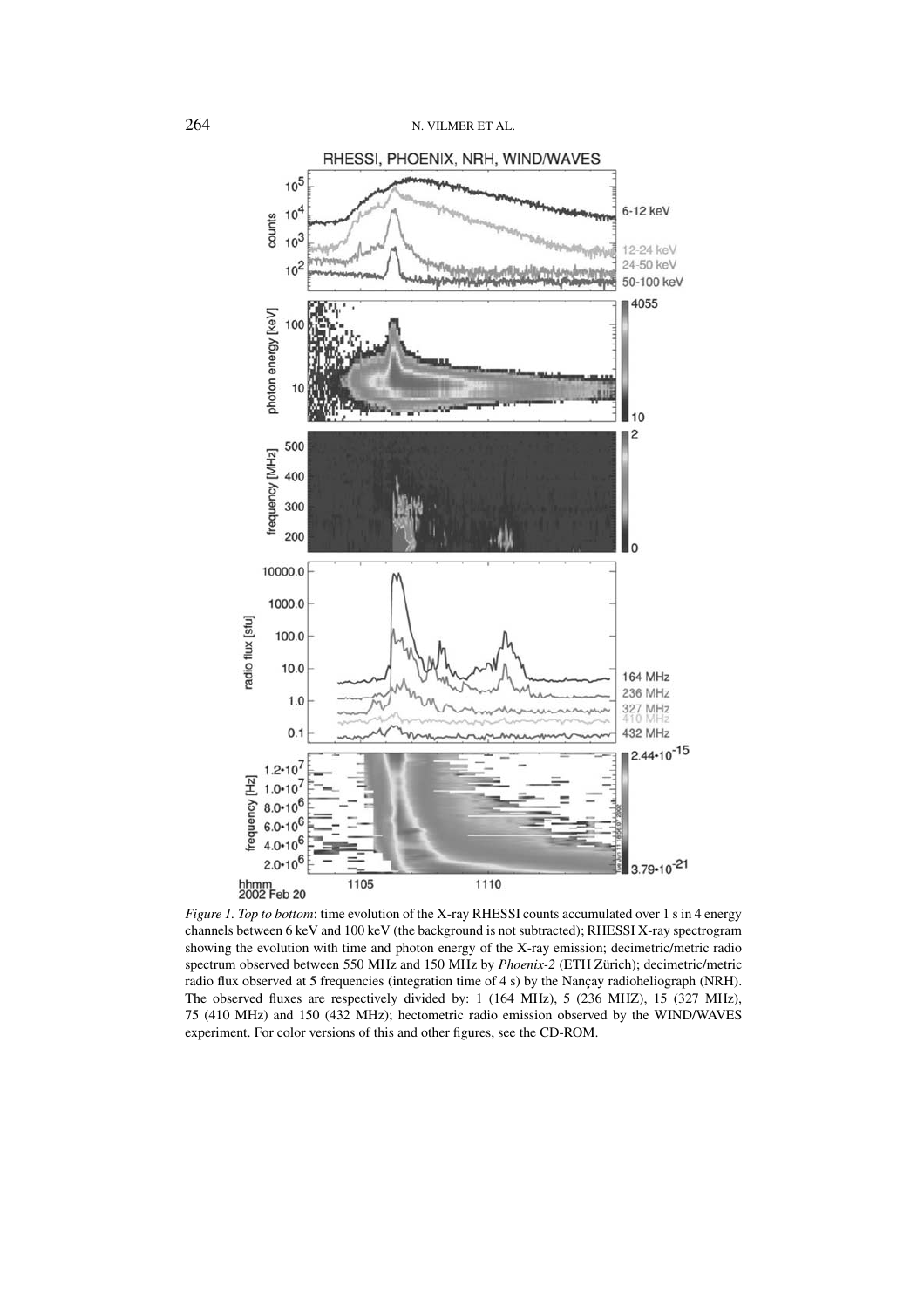

*Figure 2.* Temporal evolution of the different HXR sources observed at 30–80 keV at a resolution below 4" (adapted from Krucker and Lin, 2002); source 1 (*solid line*), source 2 (*dashed line*), source 3 (*dotted line*), loop top (*dashed-dotted line*).

1985; Trottet *et al.*, 1998; Raulin *et al.*; 2000). The duration of the strongest part of the metric/decimetric radio emission is also found to be similar to the one of the HXR peak above 50 keV. As seen from Figure 1, the radio emission below 12 MHz (i.e., arising from electron beams injected in the high corona) also starts together with the sudden increase of the HXR flux at energies above 50 keV. This shows the link between the injection of electron beams towards the high corona and towards the HXR emitting sites.

#### 3.2. HXR AND DECIMETRIC IMAGING OBSERVATIONS

## 3.2.1. *In the Main HXR Burst*

The imaging spectroscopic capabilities of RHESSI are demonstrated for this flare in Krucker and Lin (2002). At energies above 30 keV and a spatial resolution below 4", the emission comes primarily from 3 compact sources (Figure 2): source 1 to the north, source 3 to the south and a weaker source 2 in between but much closer to source 3. Figure 2 also shows the loop top source discussed in more detail in Sui *et al.* (2002). The time evolution of the photon flux in the different sources is displayed in Figure 2. While a first HXR peak at ∼ 11:06:15 UT is observed coming primarily from the northern component (source 1), a second peak of similar amplitude is observed peaking shortly after 11:06:20 UT originating from the southernmost component (source 3).

The goal of this paper is not to describe in detail the evolution of the X-ray images in different energy bands but to present a first comparison of the time evolution of the radio and of the HXR emitting sites from non-thermal electrons. We shall furthermore focus on the images provided in the highest frequency band by the NRH, since the emissions around 400–300 MHz are more likely to be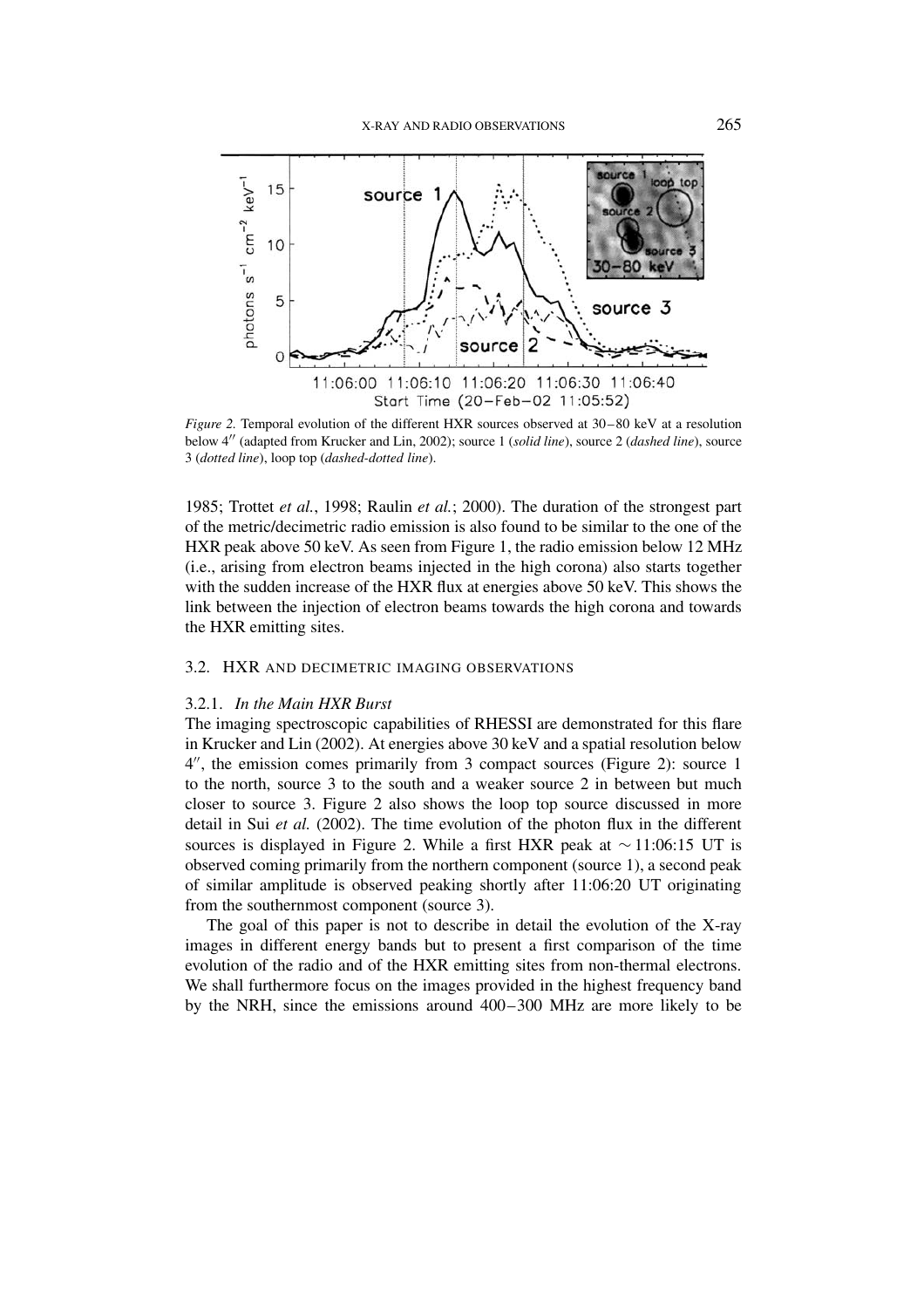produced close to the energy release and acceleration sites of X-ray producing electrons (e.g., Benz and Aschwanden, 1991). Indeed, studies based on frequency drifts of decimetric type III bursts or on starting frequencies of pairs of opposite drifting bursts (commonly observed between 300 MHz and 1 GHz) indicate that electron beam acceleration responsible for both downward moving HXR producing electrons and upward radio emitting electrons arise from a medium with densities ranging from  $10^9$  to  $10^{10}$  cm<sup>-3</sup> (Benz and Aschwanden, 1991; Aschwanden *et al.*, 1995).

Figures 3 and 4 show combined images of the X-ray emission in the 25–40 keV range and of the decimetric radio emission at 410 MHz superposed on an EIT difference image measured at 195 Å shortly after the HXR flare. While Figure 3 corresponds to a time where X-ray sources 1 and 3 are of equal importance (see Figure 2), Figure 4 corresponds to a time where the southernmost source 3 is predominant. The radio emission sites in both Figures 3 and 4 present a double component. As seen from these figures, the modification of the HXR morphology between the two images correspond to a noticeable change of the relative brightness of the two components of the radio sources at 410 MHz. This shows a causal relationship between the radio and HXR emitting sites which can be attributed to variations in the energy release and electron injection sites. Such variations of the radio emission sources in the development of X-ray flares has been described already in different papers (see, e.g., Chupp *et al.*, 1993; Trottet *et al.*, 1994, 1998). Although it had been suggested that such modifications in the radio emitting sites could be related to variations on the same time period in the morphology of the X-ray emitting sources, a direct comparison such as the one presented here had not been achieved so far.

#### 3.2.2. *In the Late Phase of the HXR Peak*

In the previous section, a comparison of the X-ray and high frequency radio emitting sources was done for two specific time intervals. Figure 5 shows a time series of radio images at 410 and 327 MHz each integrated over 4 s. The field of view is the same for both frequencies and the brightness levels in each image are normalized to the maximum of the image. Figure 5 shows that during most of the HXR main peak (i.e., from 11:06:05 to 11:06:29 UT), the radio emission arises at the two frequencies from two close components with variable relative intensities. At 410 MHz the outermost component of the radio sources is predominant compared to the innermost one (as in Figure 4) from 11:06:21 to 11:06:29 UT (see Figure 5 top), i.e., at the time when the southernmost HXR source (source 3) is the strongest component of the HXR emission.

Figure 5 shows that a radio source is seen (both at 410 MHz and 327 MHz) for a few images around 11:06:33 UT (i.e., in the late phase of the main HXR burst), closest to the limb and to the X-ray flare site. Figure 6 shows combined images at 11:06:33 UT of the X-ray emission in the 12–18 keV range and of the decimetric radio emission observed at 410 MHz superposed on the EIT im-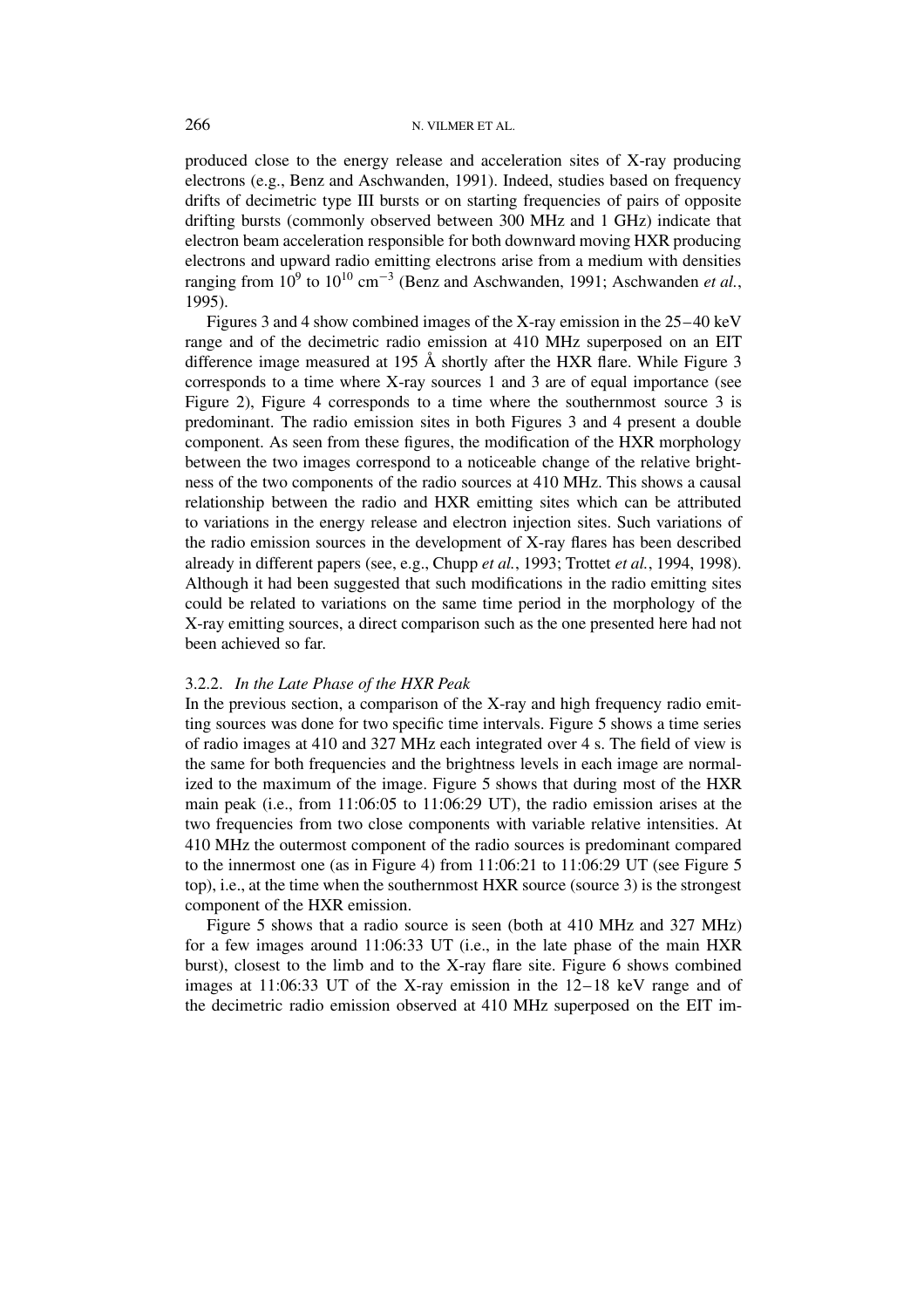#### X-RAY AND RADIO OBSERVATIONS 267



*Figure 3.* RHESSI iso-contours (*black*) (40, 60, 80% of the maximum) at 25–40 keV and NRH contours at 410 MHz (*white*) (50, 60, 70, 80, 90%) observed at 11:06:17.800 at the time when similar flux is radiated from sources 1 and 3 (see text). The RHESSI and NRH contours are superposed on the closest EIT image obtained at 11:12 UT. The RHESSI images are obtained using grids 3 to 9 giving a resolution of 7".

age obtained shortly after the flare. The X-ray source at 12–18 keV presents a double component, similar to the one observed at higher energies earlier in the flare. At 11:06:33 UT, the northern component is predominant. At 410 MHz, the emission comes predominantly from a new emitting site very close to the limb. The innermost radio component observed previously at the time of the main HXR burst (Figure 4) is still observed, even if its flux has largely decreased. The new radio source is observed in the high frequency part of the NRH observing domain (i.e., 432 MHz, 410 MHz, and 327 MHz) and corresponds to a weak flux of less than 10 s.f.u. It overlays magnetic loops seen with EIT in the close vicinity of the flaring active region. Around 11:06:33 UT, there is still a significant production of non-thermal X-ray emission between 10 and 30 keV (although with a steeper spectrum than during the main phase) (see Figure 1). A detailed discussion of the origin of the radio source overlying the EIT loops is beyond the scope of this paper which presents early science results from RHESSI. A preliminary analysis of the RHESSI spectra shows however that non-thermal electrons between 10 and 30 keV are detected during that period.

## **4. Summary of the Observations and Discussion**

This paper presents the results of the preliminary analysis of the 20 February 2002 solar flare at 11:06 UT based on the first comparison of RHESSI and NRH images. The results are summarized below: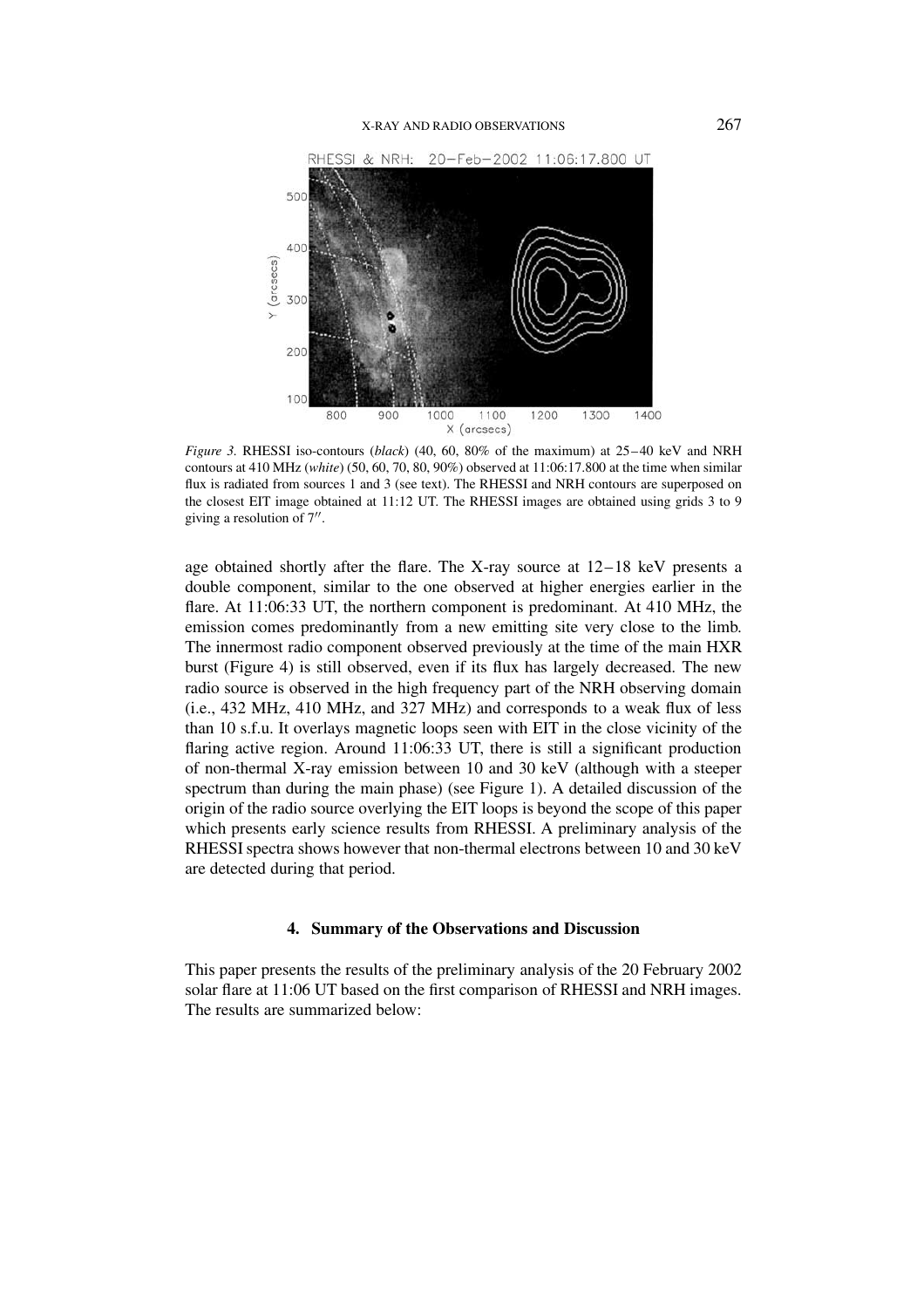

*Figure 4.* Same as Figure 3 at 11:06:25.800 at a time where the southernmost source 3 is predominant (see text). The change of the relative brightness of the two radio components has to be noted.

– Although weak radio decimetric/metric emission is observed in the early phase of the flare in the 10 keV range, intense metric emission starts together with the most energetic X-ray peak observed up to almost 100 keV. This is in good agreement with previous combined observations of spatially unresolved HXR observations and of metric/decimetric observations (e.g., Benz *et al.*, 1983, Raoult *et al.*, 1985; Trottet *et al.*, 1998). The duration of the strongest part of the radio emission in the whole decimetric/metric range is similar to the one of the HXR peak above 50 keV, suggesting as in the previously quoted works a common acceleration site with simultaneous injection of electrons both in low-lying magnetic features where they produce X-rays and in larger scale and higher magnetic structures where radio emission is produced.

– The main results lie in the first comparison of the variations on a few seconds time scale of HXR images above 25 keV and of decimetric radio images. Modifications of the X-ray sources above 25 keV (Figures 3 and 4) are associated with coincident changes in the morphology of the decimetric radio sources. Such changes of the HXR and radio emitting sites occurring on a similar time period had been suggested previously (e.g., Trottet, 1986, 1994; Vilmer and Trottet, 1997) based on several multiwavelength studies combining HXR spectral measurements with metric/decimetric radio imaging observations. Direct comparisons of HXR and radio images obtained on a few seconds time resolution could not be, however, performed. The present observations thus support the previous suggestion of common acceleration/injection sites for HXR and decimetric/metric emitting electrons. Indeed, variations in the HXR and decimetric emitting sites observed over the same time period show that both emissions are closely related to the energy release sites and to their variations during the flare. The link between the X-ray and radio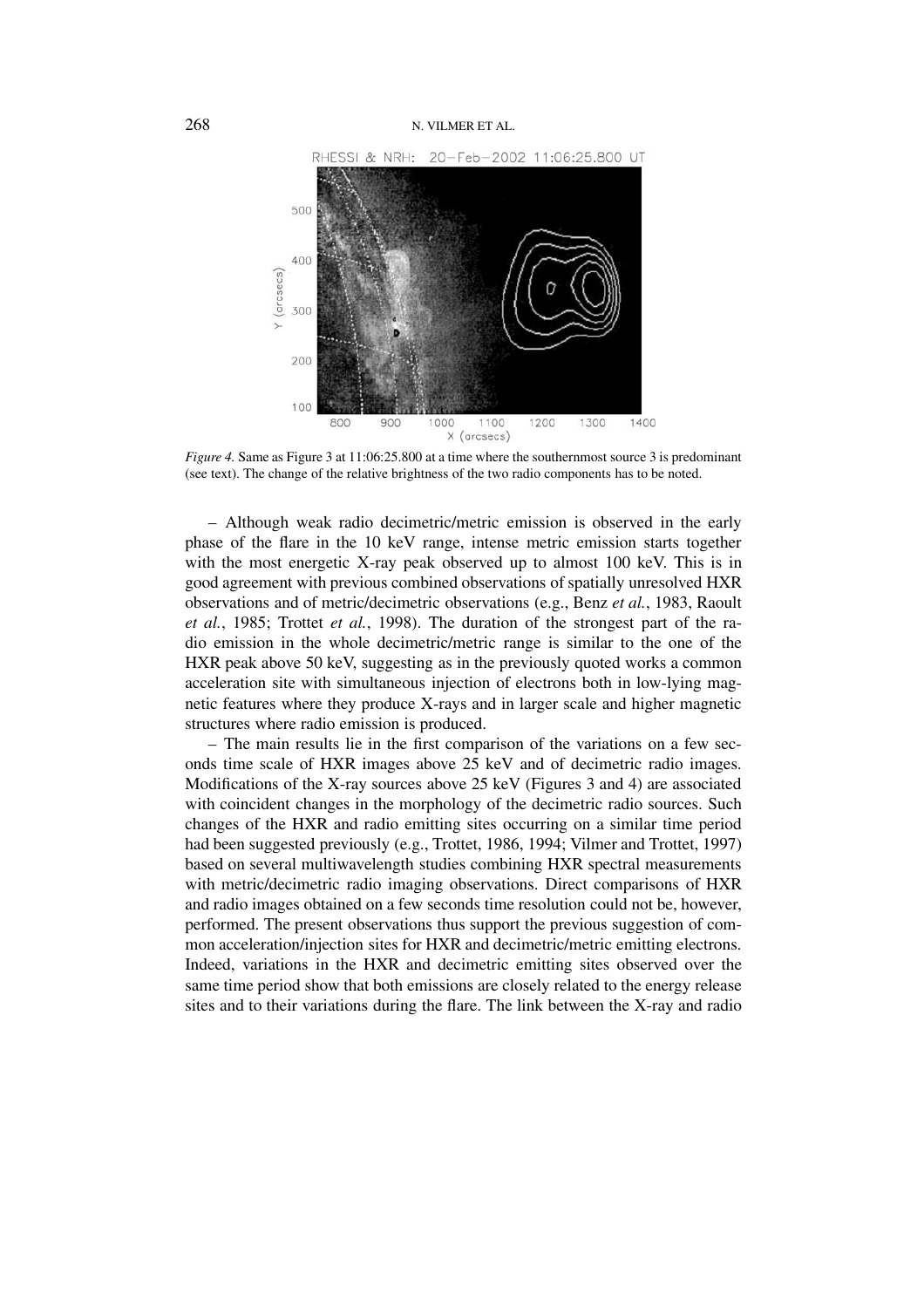



*Figure 5.* Time series of radio images integrated over 4 seconds at 410 (*top*) and 327 MHz (*bottom*) and observed by the NRH. During the time of the HXR peak above 50 keV, the radio sources consist of two close components with variable relative intensities (see also Figures 3 and 4) The appearance of a weak transient radio source closest to the limb and to the X-ray source can also be noted (see Figure 6). (NB: each image is normalized to its maximum.)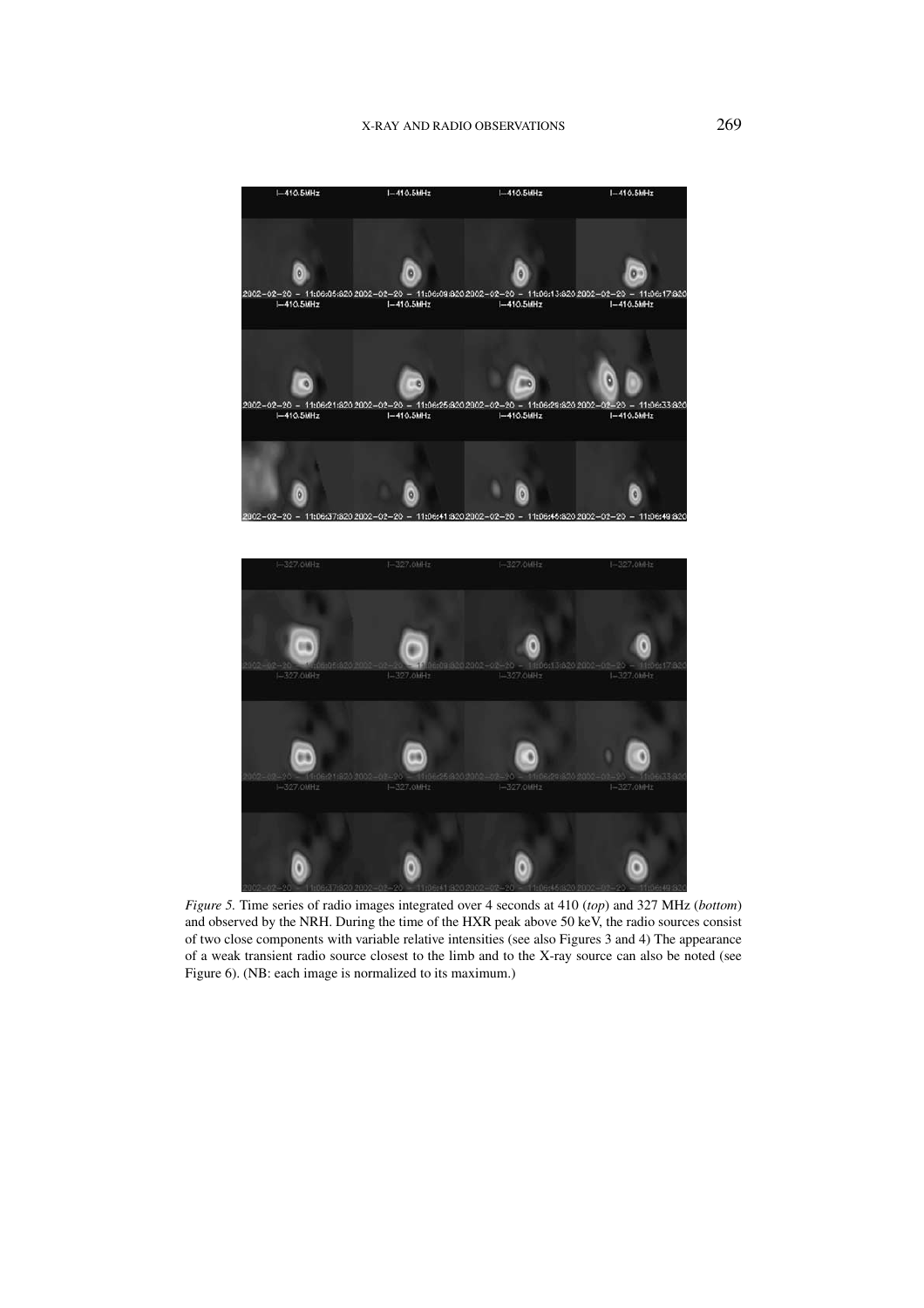

*Figure 6.* RHESSI iso-contours (*black*) (40, 60, 80%) at 12–18 keV and NRH contours (*white*) at 410 MHz (50, 60, 70, 80, 90%) at 11:06:33.800 UT superposed on the same EIT image at 11:12:10:489 UT.

sources and their evolution is, however, not easy to understand in detail without the knowledge of the magnetic connections between the emitting sites. Noticeable changes in the accelerated electron spectra deduced from HXR spectral analysis have been reported in close connection with the changes of the spatial distribution of the electron emitting sites at radio wavelengths (e.g., Chupp *et al.*, 1993; Trottet *et al.*, 1994, 1998; Raulin *et al.*, 2000) similar to the ones shown here in Figures 3 and 4. Spectral variations of the different X-ray sources in this event are presented elsewhere (Krucker and Lin, 2002). A detailed temporal comparison of the spectral evolution of the energetic electrons and of the variations of the pattern of the radio emitting sites is beyond the scope of this preliminary analysis and will be analysed later.

A weak radio source is observed at high frequencies in the late phase of the main HXR burst, overlying EIT magnetic loops and in close proximity of the X-ray flaring sites above 12 keV. The emission comes predominantly from the northern component of the X-ray source. The origin of the weak radio source has not been investigated in detail in this paper and additional work is needed in the future. The observations however suggest that this emission could be linked to the production of non-thermal electrons above 12 keV predominantly observed in the northern part of the flaring active region and subsequently injected towards magnetic field lines overlying the magnetic loops seen at the limb by EIT.

As a conclusion, the present results based on a preliminary comparison between HXR and decimetric/metric images demonstrate the potential of combined RHESSI and NRH observations to understand the properties of electron acceleration/injection and radiation in magnetic structures of all scales. Such comparisons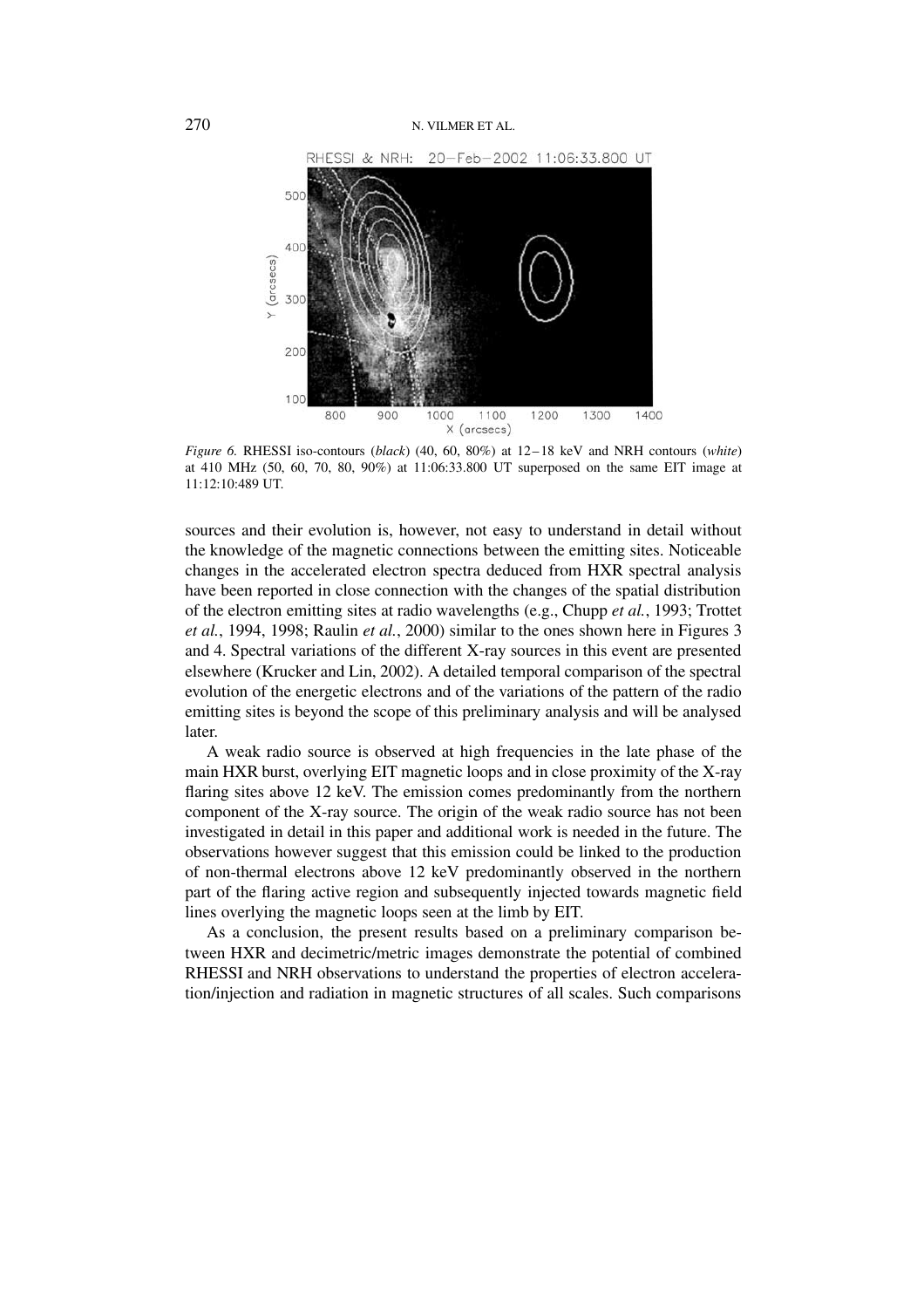will be performed on many other and more intense flares than this moderate one giving additional possibilities to achieve imaging spectroscopy at higher energies and detailed comparisons between high energy HXR sources and radio emitting sites. The possibility of imaging radio emitting electrons low in the corona (i.e., in the high frequency range of the NRH band) is quite promising in terms of comparison with X-ray emitting sites, since these emissions lie relatively close to acceleration sites. This also demonstrates the potential interest of imaging radio emissions from non-thermal electrons at even higher frequencies (as planned, e.g., by the FASR project) to better image the acceleration sites of the electrons which are responsible for HXR emission and which are now observed with unprecedented imaging-spectroscopy capabilities with RHESSI.

## **Acknowledgements**

N. Vilmer acknowledges support from the Centre National d'Etudes Spatiales on the RHESSI project. The Nançay Radio Observatory is funded by the French Ministry of Education, the CNRS and the Région Centre. The authors would like to thank Dr T. Bastian for valuable comments on the first version of the manuscript. They are also grateful to Dr H. Hudson for his useful comments.

## **References**

- Aschwanden, M. J., Benz, A. O., Dennis, B. R., and Schwartz, R. A.: 1995, *Astrophys. J.* **455**, 347.
- Bastian, T.: 1999, in T. S. Bastian, N. Gopalswamy and K. Shibasaki (eds.), *Proceedings of the Nobeyama Symposium, NRO Report* **479**, 211.
- Bastian, T., Benz, A. O., and Gary, D. E.: 1998, *Ann. Rev. Astron. Astrophys.* **36**, 131.
- Benz, A. O. and Aschwanden, M.: 1991, in Z. Švestka, B. V. Jackson, and M. E. Machado (eds.), *Eruptive Solar Flares, Lecture Notes in Physics* **399**, 106.
- Benz, A. O., Saint-Hilaire, P., and Vilmer, N.: 2002, *Astron. Astrophys.* **388**, 363.
- Benz, A. O., Barrow, C. H., Dennis, B. R., Pick, M., Raoult, A., and Simnett, G.: 1983, *Solar Phys.* **83**, 267.
- Bougeret, J. L. *et al.*: 1995, *Space Sci. Rev.* **71**, 231.
- Chupp, E. L., Trottet, G., Marschhäuser H. *et al.*: 1993, *Astron. Astrophys.* **275**, 602.
- Delaboudinière, J. P., Artzner, G. E., Brunaud, J. *et al.* : 1995, *Solar Phys.* **162**, 291.
- Kerdraon, A. and Delouis, J. M.: 1997, in G. Trottet (ed.), *Coronal Physics from Radio and Space Observations, Lecture Notes in Physics* **483**, 192.
- Krucker, S. and Lin, R. P.: 2002, *Solar Phys.*, this volume.
- Lee, J. and Gary, D. E.: 2000, *Astrophys. J.* **543**, 457.
- Lee, J., Gary, K., and Shibasaki, K.: 2000, *Astrophys. J.* **531**, 1109.
- Lin, R. P. *et al.*: 2002, *Solar Phys.*, this volume.
- Messmer, P., Benz, A. O., and Monstein, C.: 1999, *Solar Phys.* **187**, 335.
- Nishio, M., Kosugi, K., Yaji, K. *et al.*, 1999, in T. S. Bastian, N. Gopalswamy and K. Shibasaki (eds.), *Proceedings of the Nobeyama Symposium, NRO Report* **479**, 235.
- Raoult, A., Pick, M., Dennis, B. R., *et al.*: 1985, *Astrophys. J.* **299**, 1027.
- Raulin, J. P., Vilmer, N., Trottet, G. *et al.*: 2000, *Astron. Astrophys.* **355**, 355.